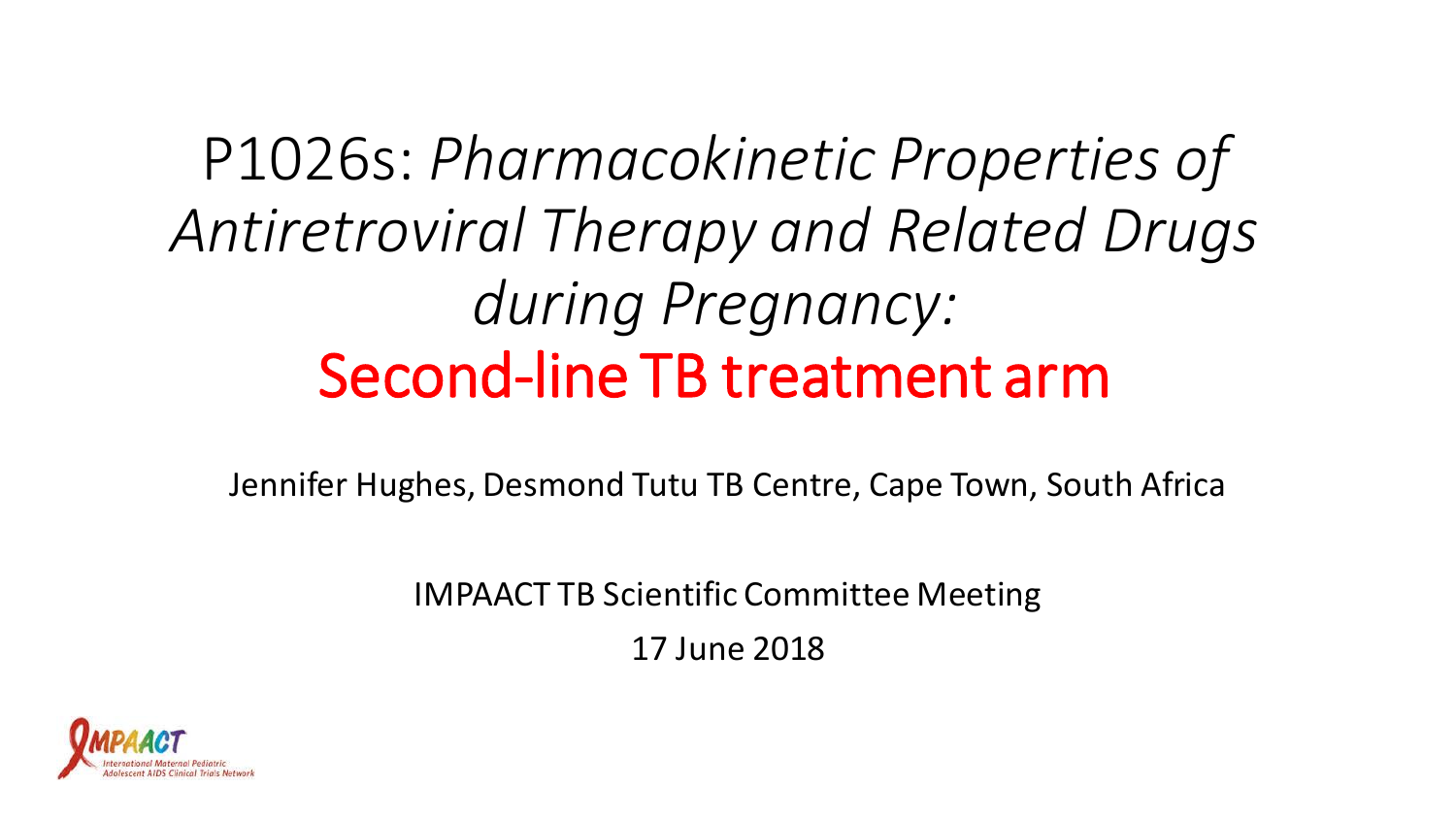### Drug-resistant tuberculosis (DR-TB) treatment

- Multidrug regimens, toxic, intolerable, expensive, long (20 months)
- At least 5 effective drugs
	- **kanamycin, moxifloxacin (or levofloxacin), terizidone (or cycloserine), ethionamide (or prothionamide), hd-isoniazid, PAS**
	- *(pyrazinamide, ethambutol)*
- PREGNANCY: kanamycin and ethionamide usually avoided, but rarely substituted (limited options, safety) – implications
	- Poor maternal treatment outcome lower chance of treatment success; risk of acquisition of SLD resistance
	- Increased risk of transmission to newborn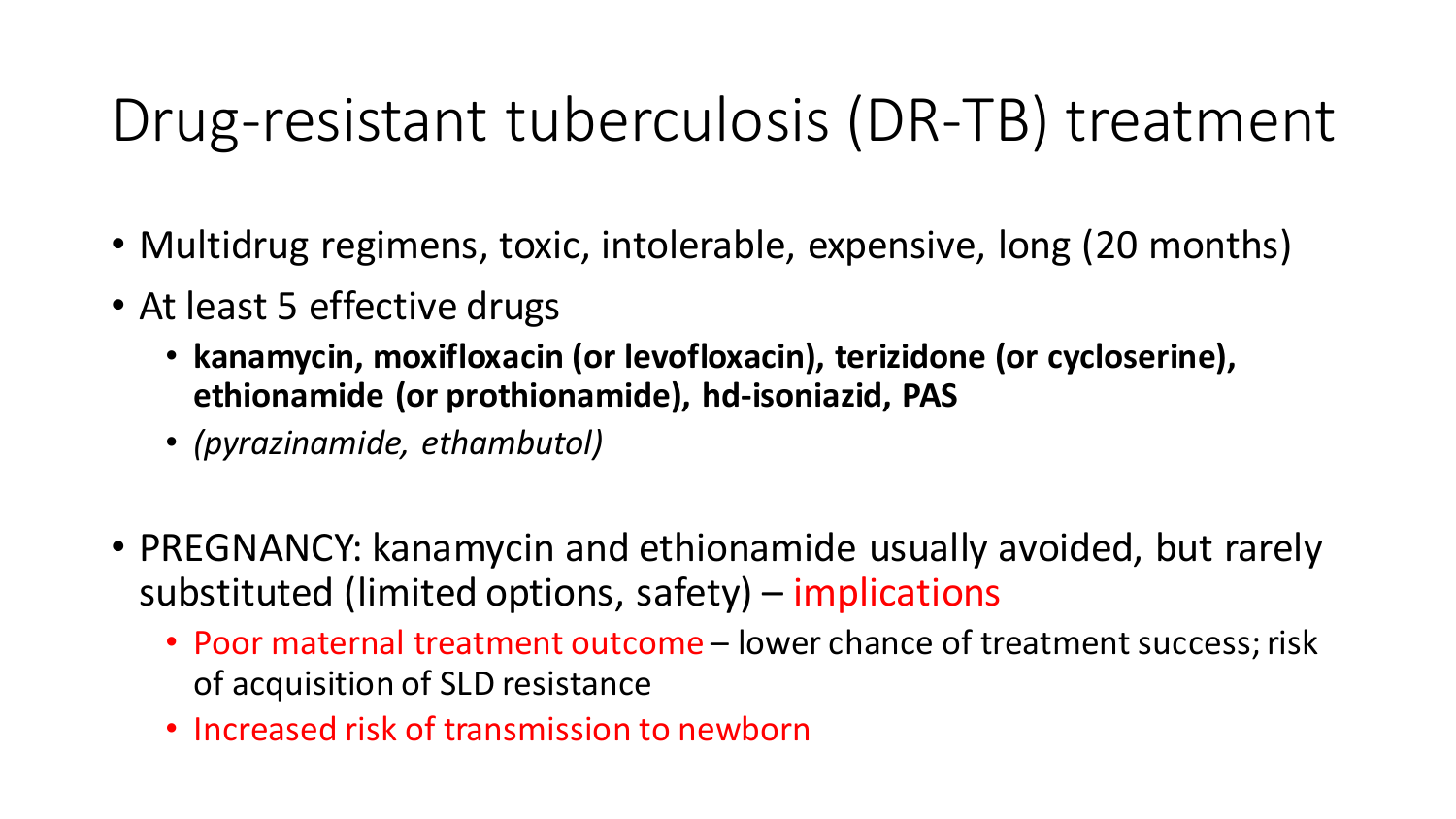# Existing PK data for second-line TB drugs in pregnancy

- Two studies showed low peak serum concentrations for MFX and OFX, but..
- ... another reported peak serum concentrations comparable to nonpregnant adult target levels for MFX and LFX in C-sectioned women
- One PK study in 1977 reported low peak serum concentrations following a single dose of IM amikacin in 11 pregnant women
- One case report in 2017 of a woman with MDR-TB found a decreased exposure of linezolid (at 300mg twice daily) and moxifloxacin (at 400mg once daily) during pregnancy compared with post-partum measurements, but with a trend towards increased exposure of both drugs from the second to the third trimesters of pregnancy.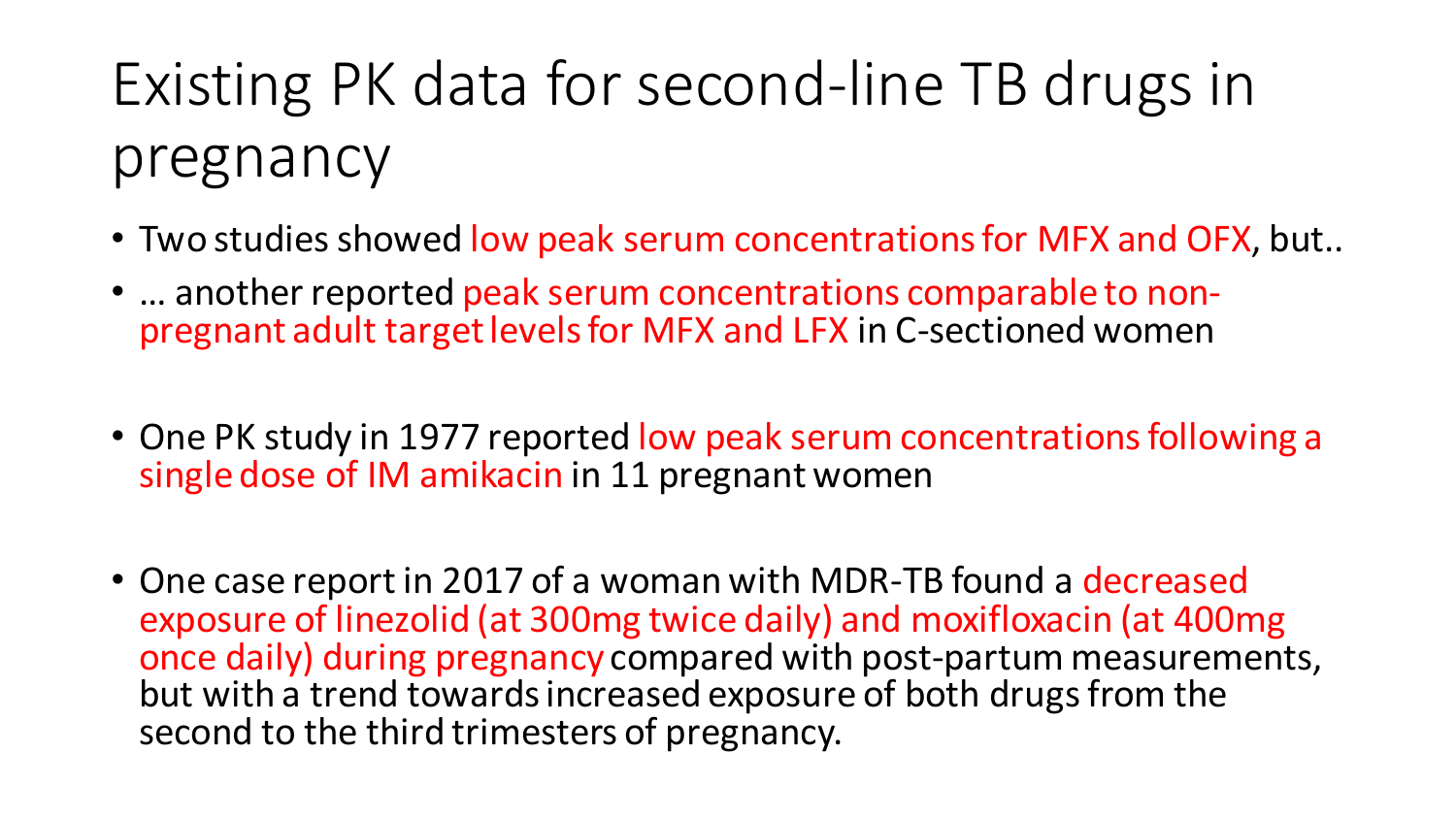### IMPAACT P1026s

- Title: **PHARMACOKINETIC PROPERTIES OF ANTIRETROVIRAL AND RELATED DRUGS DURING PREGNANCY AND POSTPARTUM**
- Current version: **10.0**
- **Design:** Phase IV, prospective pharmacokinetic (PK) study
- **Objective:** To assess bioavailability of ART and TB drugs in T2, T3 and post-partum
- **Populations:** Pregnant and postpartum women receiving the following medicines as part of clinical care, and their infants

#### • **Study Arms:**

- ARVs (without TB treatment) darunavir, dolutegravir, TAF, cobicistat, elvitegravir
- First line TB treatment with ARVs EFV and lopinavir/ritonavir
- First line TB treatment without ARVs
- Second-line TB treatment +/- ARVs
- ARVs (darunavir, atazanavir, cobicistat, efavirenz, tenofovir) with post-partum contraceptives (implants and combined oral)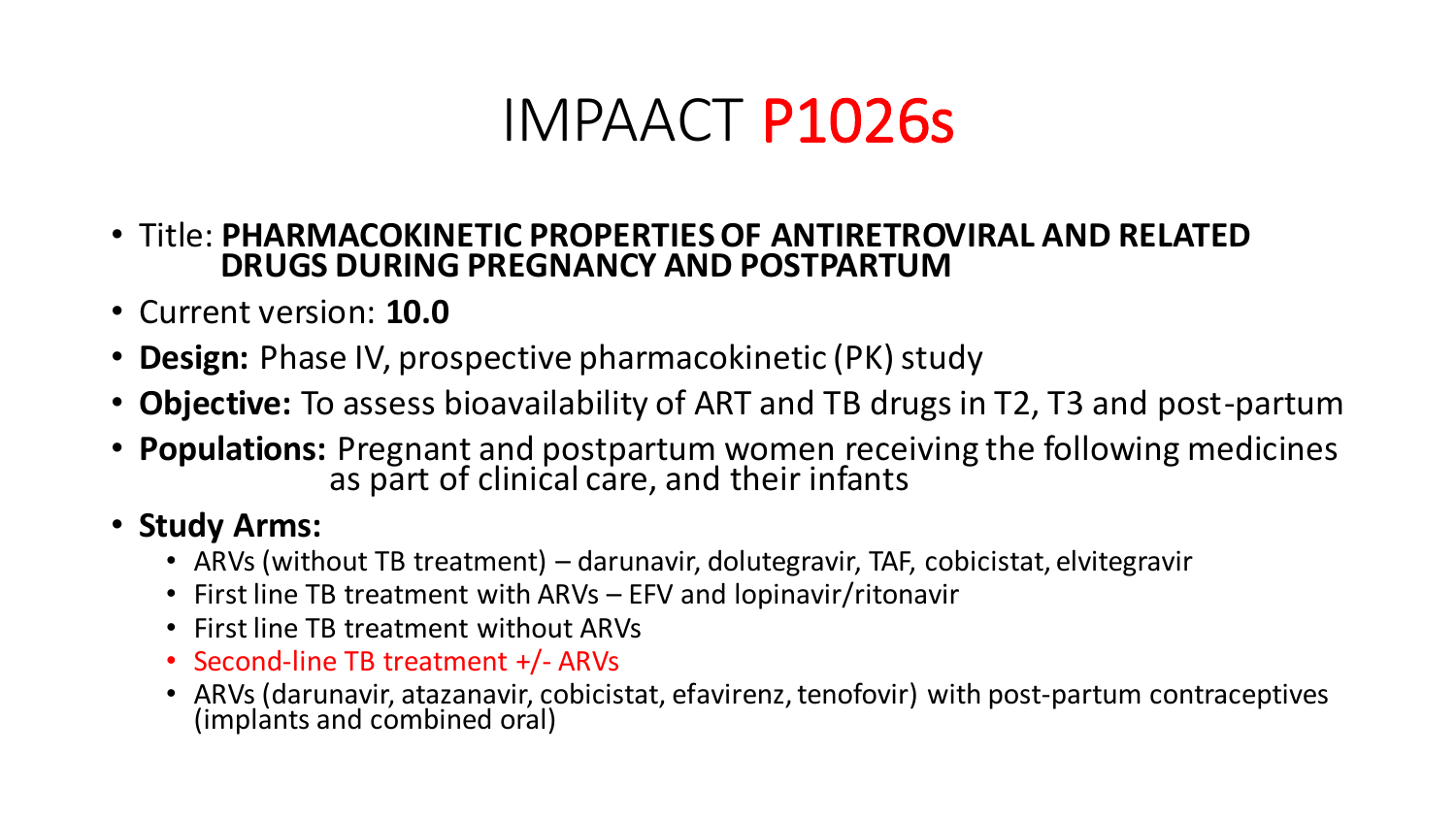## Design of second-line TB arm

- Inclusion: >20 weeks pregnant, stable on any second-line TB drugs, with or without ART, for >2 weeks
- Enrollment target: 25 women with evaluable 3rd trimester PK data
- Enrollment after 20 weeks then 5 study visits per patient:
	- 20-26 week PK
	- 30-38 week PK
	- (Labour and delivery maternal plasma and cord blood *if possible*)
	- 2-8 week post partum PK
	- 16-24 week post partum, baby only (exit visit)
- Washout bloods in infant (only if mother HIV co-infected and on ART)
- Clinical care and all drugs provided by routine care providers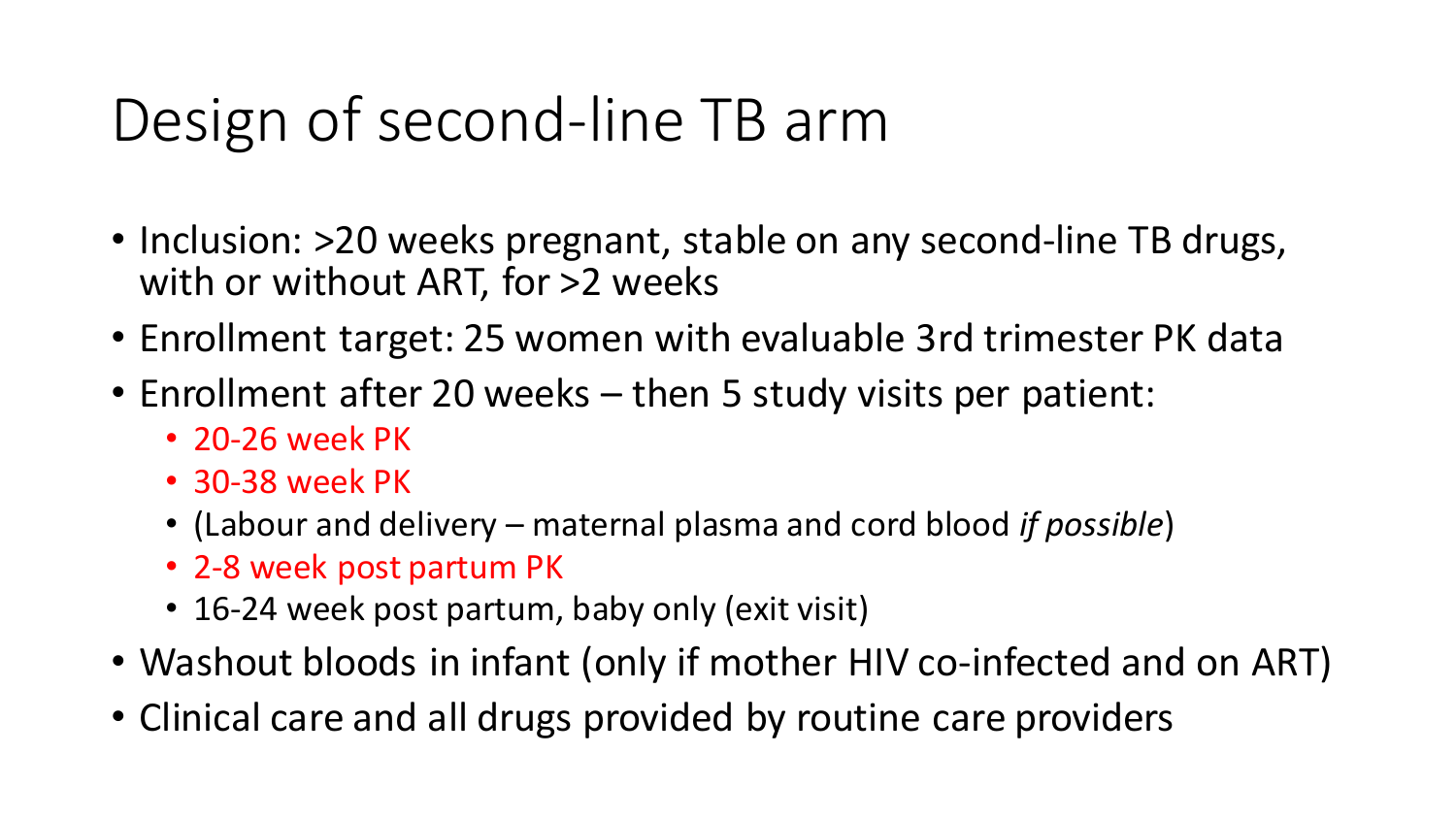### Status update

| Arm                                                | <b>Number</b><br><b>Enrolled</b> | <b>Target Accrual</b> |
|----------------------------------------------------|----------------------------------|-----------------------|
| <b>Antepartum/HIV-infected Arms</b>                |                                  |                       |
| TAF 25 mg qd with COBI or ritonavir                | 15                               | 25                    |
| <b>ATZ/COBI</b>                                    | 5                                | 25                    |
| <b>Antepartum TB Arms</b>                          |                                  |                       |
| <b>First line TB drugs with EFV</b>                | 20                               | 25                    |
| First line TB drugs with LPV/r                     | $\mathbf{1}$                     | 25                    |
| <b>TB Only</b>                                     | 14                               | 25                    |
| Second Line TB drugs (HIV-infected and uninfected) | $4*$                             | 25                    |
| <b>Postpartum Contraception Arms</b>               |                                  |                       |
| DRV/COBI or ATZ/COBI + oral contraceptives         | $\mathbf{1}$                     | 25                    |
| DRV/COBI or ATZ/COBI + etonogestrel                | $\overline{2}$                   | 25                    |

Courtesy of FHI – as at 17 June 2018 **\*** Two more consented, awaiting first PK session